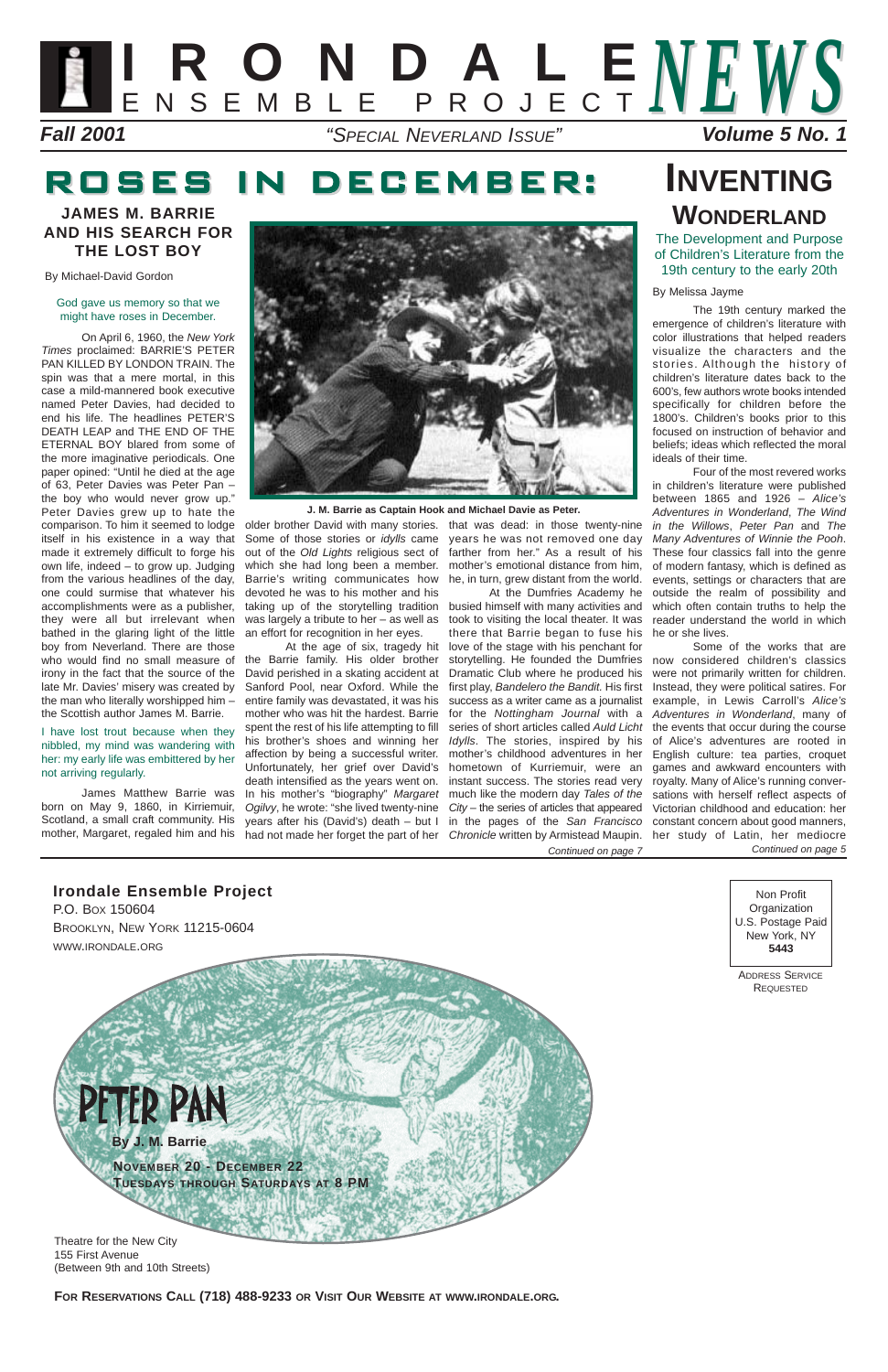November 20 - December 22 Tuesdays through Saturdays at 8 PM

**\$5 off** Receive \$5 off a \$25 ticket with this coupon to<br>
Irondale Ensemble Project's production of Irondale Ensemble Project's production of J. M. Barrie's

> **Directed by Jim Niesen Original music by Walter Thompson Performed live by members of The Walter Thompson Orchestra**

**Tickets: \$25, \$15 for Seniors and Students Thursday Nights - Pay What You Can**

For reservations call (718) 488-9233 or visit our website

#### www.irondale.org

#### By Terry Greiss

know whether you have ever seen a about common flu-like symptoms or map of a person's mind. Doctors sometimes draw maps of other parts of you, but catch them trying to draw a map of a child's mind. There are astonishing splashes of colour here and there, and coral reefs and savages and lonely lairs, and caves through which a river runs... On these shores children are forever beaching their coracles. By day it is not in the least alarming, but in the two minutes before you go to sleep it becomes very real. That is why there them. We don't want to be afraid. are night-lights."

J. M. Barrie wrote: "I don't September 10th. Let's not even talk flies low overhead or a siren whizzes past, we notice it more acutely than on skin rashes. We are also told that since September 11th, "everything has changed." Of course it hasn't. It's still the same world as it was the day before; the dangers existed then as now, the country was as vulnerable as now. But certainly with the attack on the World Trade Center the clock started ticking the "two minutes before you go to sleep." So our night-lights are turned up as bright as we can make

Here in America, it feels like in Barrie's, Lost Boys kill pirates and In our post 9/11 Neverland, as are killed themselves with real swords. Five thousand people are dead – here. There's "regrettable collateral damage" in Afghanistan. We are looking for solutions which will help us cope. These include offering our K-12 graders the opportunity to pledge allegiance to the American Flag and sing patriotic songs

the nursery night-lights are on. We have been told that people are afraid, and perhaps that's true. I certainly see evidence of it, even among friends and family. Some describe themselves as feeling more "vulnerable" than before. Many of us find it more difficult to "focus" or concentrate. When a subway train stalls between stations, a plane to each other. Our leaders ask us to

> Pan is the boy who guides have rebuilt lower Manhattan in Legos rebuilding it according to my specificachildren half-way to the or created similar works of art. to you so that you will always to live in a world as unreal as this one, remember this." After that, he slept the let's beautify it a little bit. Maybe now is peaceful sleep of a child and has every our chance to begin making it over night since. Other children that I know again. I'm getting out my Legos and

> die, so that they won't be That's how we should deal with the fear reminded of the cave paintings at afraid. Who will do that for or anger or sorrow or whatever we're Lascaux or Font de Gaume that have

stay on "high alert, but go about business as usual". It conjures up humorous ways of shopping for groceries, or crossing streets, or opening mail. They have to know how ludicrous they sound – and how frightened they make people feel.

Barrie says that Peter netherworld when they us? Who will be our feeling now. "mother's eyes"?

My six-year-old son healing and I really think that now is art museums. That's what I want couldn't sleep a few nights the time to look to artists and art for after the disaster - until help. Let's not only congregate around he completed a picture flags and in memorial services; let's you to our theater. I won't say that it is book for his mom and me come together around plays, art a place devoid of fear. I wouldn't even accurately depicting the shows, concerts, in theaters, museums whole event. He pointedly and auditoriums, and let's collectively told us, as he gave the gift figure out what's going on in this of his book, "I'm giving this "changed" world. After all, if we're going

Your participation in the Peter Pan benefit on December 11 will help Irondale continue its work in the Alternative High Schools, P 106 (a school for emotionally-disabled students at Bellevue Hospital), and its Adolescent HIV Prevention Theater Workshop Program for schools in public housing facilities. After ten years of consistent support from the New York City Board of Education, we now face the possibility that this work will not continue at a time when it is most needed. We expect to lose \$100,000 in funds designated to implement these programs. We have promises to keep to the students – the most innocent of all the WTC victims.

And perhaps that's the key. the roots will be deeper. I'm The wounds of the 11th need that they were created as pre-historic tions. The towers won't be as high, but lasted 15,000 years – now we know my towers to represent.

### KEEP THE NIGHT-LIGHTS BURNING

I look forward to welcoming want it that way, because fear is good. But as you sit in the darkness, just wait – the night-lights will come on.

#### **Irondale Ensemble Project Mission/Vision Statement**

#### **Background**

The Irondale Ensemble Project is a direct descendent of the ensemble movement in American theater, birthed in the cauldron of the Great Depression and coming of age through the progressive politics of the 1960's. Irondale was founded as a reaction to and as an argument with a theater that has become increasingly wed to the "entertainment industry" and "market culture".

#### **Mission**

We create theater that is a strong voice for social change, and is characterized by a deep commitment to artistic excellence. Through the content of our performances, and by using theater as an educational tool in schools, prisons, shelters, and other community settings, we believe that we have a direct, often life-changing affect on our audience. Central to our work is an exploration of collaboration, creativity, pedagogy and the process of theater making, through the long association of professional artists. We conduct this exploration in traditional and non-tradional theater spaces.

#### **Vision**

Irondale combines research, education and performance to create socially relevant theater.

We believe that any room or space where people gather can become a theater; any group of participants is an audience.

We serve a community that is defined by a common willingness to confront ideas and engage in inquiry; it transcends class, race and geographic boundary.

Irondale rejects the values of dominant culture forms that want us tranquilized, want us to no longer recognize ourselves, and want to colonize our imaginations.

Finally, we believe in and trust the value of our own idealism. This is ultimately what sustains the company, infuses the work with hope, and allows us to pass on particular working methods to other artists and groups who seek to create healthier, more vital and more beautiful communities however they may define them.



**Illustration by F. D. Bedford in Barrie's 1911 novel Peter and Wendy**

### **Special Benefit**

#### **Tuesday, December 11**

Performance begins at 7 PM

Followed by a reception with the Ensemble

#### Tickets \$50.00 RSVP (718) 488-9233

## PETER PAN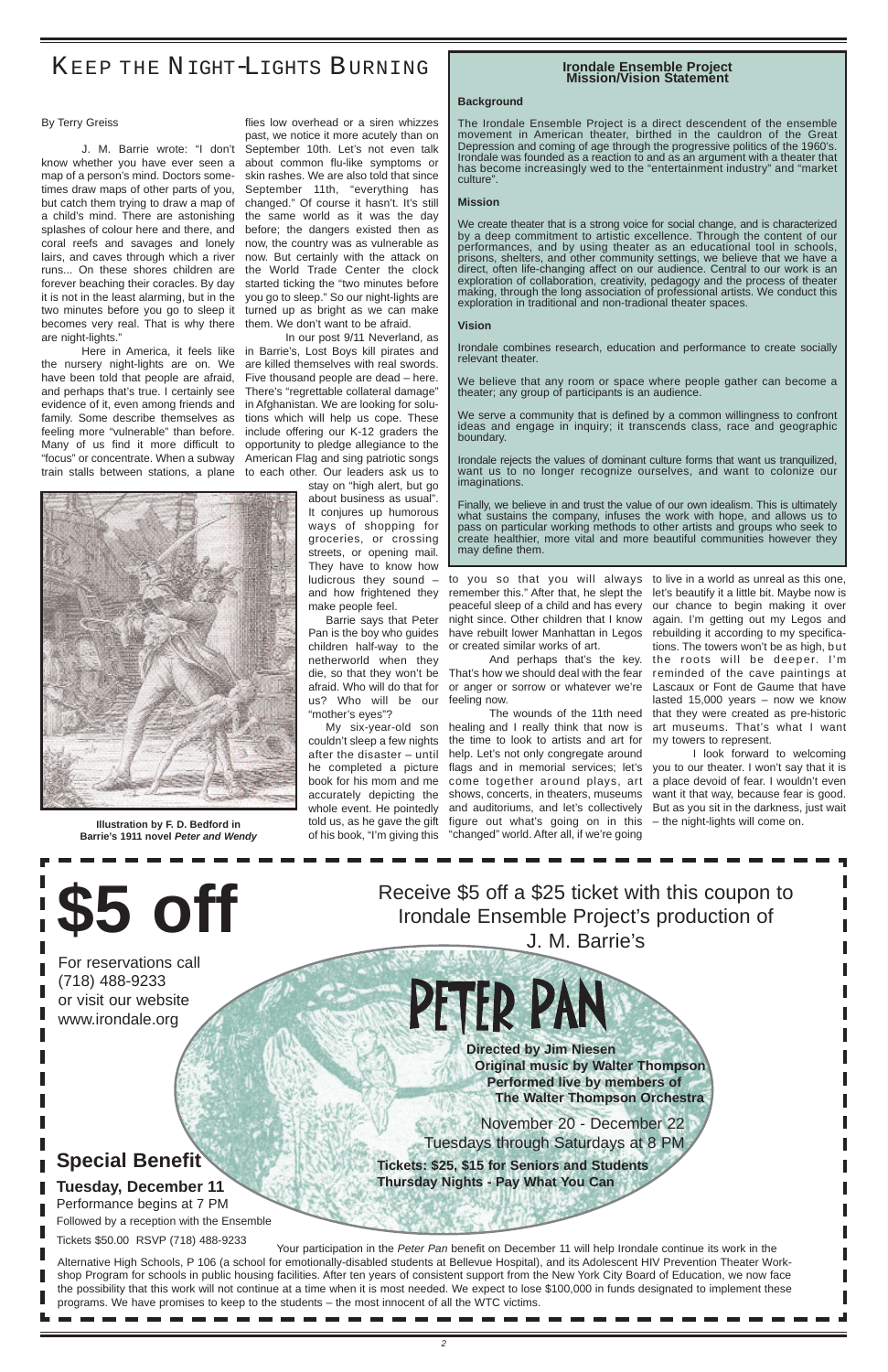#### By Dan Bacher

character of Peter Pan has withstood Although Adams starred in Peter Pan actor, and was in fact Disney's first size of the project, Robbins later hired the test of time. What began as a on tours and revivals until 1915, J. M. contracted child performer (signed in noted lyricists Betty Comden and London storyteller's thoughts in Barrie was never able to attend any of 1945 BC – Before Cubby). Live action Kensington Gardens evolved into one her performances. of the most produced and revered characters, and plays, of the 20th England, Peter Pan ran in either century.

In 1902, Peter Pan was first mentioned in a book by J. M. Barrie as Peter Pan include Gladys Cooper, entitled The Little White Bird. The Haley Mills, Zena Dare, Jean Forbescharacter was popular with the author Robertson, Eva La Gallienne, Elsa and often became the lead character in Lanchester and Jean Arthur. An array the skits and games Barrie played with of fine actors portrayed Pan's nemesis, family friends, the Davies. By 1904, Peter was perfected and became the Allastair Sim, Ron Moody, Boris lead character in a full-length play.

The play was titled Peter Pan, or the Boy Who Wouldn't Grow Up. Barrie's script was originally rejected on the basis that it was too elaborate to be produced. There were too many large set changes and the technical aspect of flying seemed too complicated to stage. However, with the confidence of Barrie's friend and producer, Charles Frohman, Barrie mounted the first production of Peter Pan on December 27, 1904, at the Duke of York's Theatre in London.

made its New York debut to rave reviews with Maude Adams in the title role. Adams had enjoyed earlier success in previous Barrie plays like The Little of Peter Pan which was a major success. Minister (1897) and Quality Street This was one of the first attempts to

Not knowing how popular Peter Pan would become, Barrie was unaware that this first production would set theatrical traditions for the play for generations to come. A few traditions that are associated with Peter Pan are Mr. Darling and Captain Hook being played by the same actor, Nana and the Crocodile being played by the same actor and, perhaps the most famous of all, the cross-gender casting of a female as Peter Pan. Women would go on to play the lead role in Peter Pan for almost 50 years. The first actress to play Peter was 37 year-old, Nina Boucicault, sister to the play's first director, Don Boucicault. Peter Pan was considered a role for a woman until a 1952 German production cast a male in the role. The English didn't break this tradition until the 1980's.

Peter Pan was an instant

success. Adams for the role of Wendy, who in his Disney cast actor Bobby Driscoll for the graph the Martin production) to write

1905, the play





In Mary Martin Broadway musical. over the past 50 years than the 1953 animated Disney feature and the 1954 Although these two adaptations vary wildly from Barrie's original storyline, they seem to form most people's

Both in the United States and revivals or tours for nearly 50 consecutive years. Actresses who graced the stage Hook, including Charles Laughton, Karloff, Danny Kaye and Joss Ackland. Hook and Peter Pan were not the only characters to be portrayed by notable actors. In a 1913 production in London, Noel Coward made his professional acting debut as the lost boy Slightly.

(1901). Barrie had originally wanted have a young boy play the role of Peter.

Throughout the 20th century, different productions evolved from the original Barrie play. However, no two productions are more responsible for the endurance of Peter Pan's popularity

Since the early 1900's, the mind was the star of the show. voice of Peter. He was a familiar child the score for the musical. Realizing the Adolph Green, and composer Jule Styne to write additional music for the upcoming production. With the new songs, Mary Martin in the role of Peter Pan, and Cyril Ritchard as Hook, the show was a great success. After a full season on Broadway, the production was filmed for television and was broadcast seven times between the years 1955 and 1973. The televised production brought world-wide popularity to the musical and created an American tradition. Despite skepticism in England, the musical kept many of the Barrie traditions. But like the Disney version, the musical kept the story light and campy.

Pan.

**DWW Walt Disney's Peter Pan**

memories of cessful run as the flying adolescent. Peter But because of Arthur's inability to In who's name ultimately became syn-1953, onymous with the role of Peter Pan ... While music was always a part of Peter Pan productions, a full-blown musical was not attempted until 1954. In the early 1950's, Jean Arthur was the popular Peter, enjoying a sucsing, she was replaced by an actress

references were filmed of Driscoll for animators to achieve the boyish Pan characteristics, while films of dancer Roland Dupree were made to capture the grace of Peter's flight. Among the the innovative reputation of the other voice-over talents were Hans production was not forgotten. Conried in the role of Capt. Hook. Of course, in keeping with tradition, Trevor Nunn and John Caird produced Conried also supplied the voice of Mr. their version of Peter Pan at the Barbican Darling. Although there were some ideas and traditions that remained true to Barrie's original story, there were many "new" innovations that did not. Of course, it was hard to condense all the elements of the original play into a 77 minute animated feature. One of the production, which starred Ian McKellen most obvious changes was the feeling of light humor (often riddled with slapstick) that ran throughout the entire version of story. While many of the dark script, and an unproduced screenplay elements of the original Peter Pan were that Barrie wrote for Charlie Chaplin in still there, one could never forget that 1924. Included was a reconstruction one was watching a very entertaining of the last chapter of the novel when cartoon. Smee was a little bit nicer, Tinkerbell was a little bit cuter, and Mr. of the many innovations in this production Darling, although Victorian, was as bungling as Hal Roach Studio actor Billy Gilbert.

Disney Mary Martin.

opened a full-was originally commissioned to write a length musical based on the Barrie classic, animated but after writing five pieces (which feature were used in the Jean Arthur production), film he left the project without it ever quite Composer Leonard Bernstein making it to musical status. Jerome Robbins was supposed to direct the Jean Arthur production, but left the project when the production became more was the use a narrator who represented focused on the play rather than the Barrie. musical aspect. Robbins saw great potential in Peter Pan and did not want always be performed and continue to to give up the idea of a full-length evolve, but no matter what shape or Broadway musical. So songwriting team Moose Charlap and Carolyn Leigh were approached by Robbins (who would also direct and choreo-

In the 1960's in Wisconsin, innovative director/producer Stuart Gordon put on a very controversial production of Peter Pan with his newlyformed Screw Theatre Troupe. This version included a simulated acid trip and nude dancers which landed Gordon in jail on charges of obscenity. Although the charges were dropped,

It wasn't until 1982, when Theatre in London, that a man was cast in the role of Peter Pan in England. Recently the same team of directors remounted the same production, with a few small changes, at the Royal National Theatre in London. This 1998 as Hook, combined several different adaptations of Barrie's Peter Pan, including the novel, the 1950 New York Wendy and the Boys grow up. Another

The story of Peter Pan will form he takes, The Boy Who Could Not Grow Up will remain a constant in our lives, from the youngest to the oldest of children.













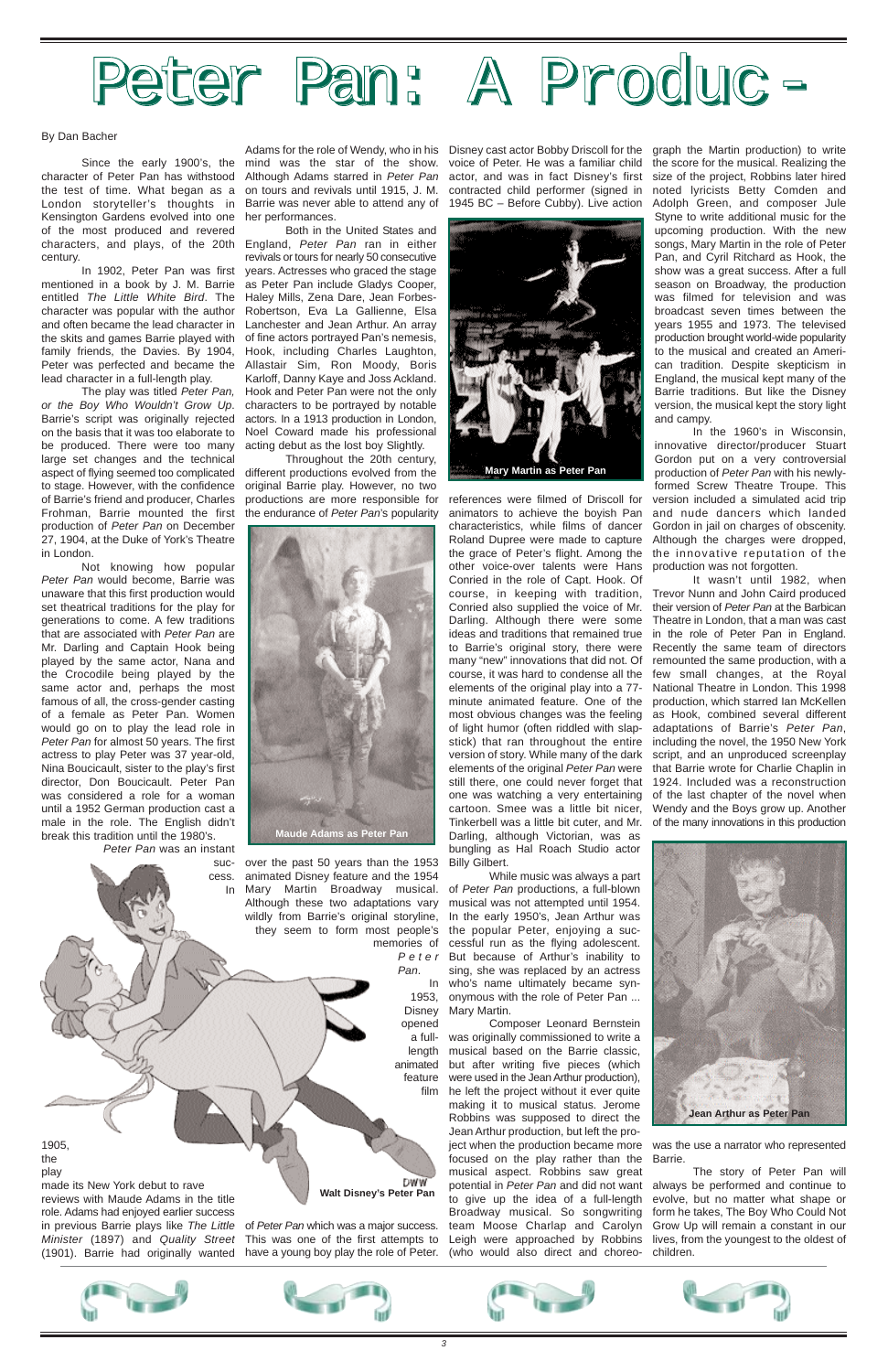#### **Help Us Count 50,000 Stars**

We are pleased to announce the second Irondale Starry Night Challenge! Any new contribution received before June 30, 2002, will be matched dollar for dollar up to \$50,000 by the Starry Night Fund. This money goes to support our productions: J. M. Barrie's Peter Pan and The Murals of Rockefeller Center, as well as the programs we run for New York City's public schools, the "crisis education" programs for youth-atrisk and the support of our permanent ensemble of artists, who are employed for 42 weeks each year by Irondale. Our permanent company makes the kind of work you see here possible.

Make your contribution twice as effective by making it now! Please make checks payable to Irondale Productions, Inc. and mail to P. O. Box 150604 Brooklyn, NY 11215. Make sure you indicate "Starry Night Challenge" on your check memo line. All contributions are tax deductible to the full extent of the law.

**The skies look bright, thanks to your generous support.**

The puer et senex duality was a central cult in Phoenician society, worshipping the father-son relationship, the procreative masculine spirit and the phallic quality of Libido. The puer (boy) and senex (old man) were et-senex unity is necessary for a polar aspects of the archetype. The healthy society. Seperation leads to young and all its attributes coexists in repression and denial. The father-son continuous relation with the old in all its relation faded into the background at aspects and manifestations. It is an

The 20th century has seen a quantum leap in technological and scientific advancement, as well as all the horrors that come hand in hand with such progress. The inability to control the advancements has been paralleled by a shallow treatment of human development. No particular or political correctness (pouring out prim intensified attention has been paid to the human being and its psychological development. Gurdjieff and Ouspensky, two Russian mystics, state that the it is not exactly what Barrie wrote. His study of psychology is at its lowest point in history. Ironically, this is a time when deep inquiries into the human psyche (Freud, Fromm, Jung, Adler, and V. Frantz to name a few) have started to open doors into an understanding of the individual and collective Barrie's novel the island of childhood processes of the human being. A lot of these pioneers' research seems unfinished, blurred by subjective issues or a child is driven to explore Neverland interrupted by history. Much of their for its adventures and freedom (having findings seem forgotten or distorted by popularization, which has led to a dangerous black and white view of the veils of nostalgia: quiet identification world, building and cementing ignorance might be permissible. in the disguise of half-knowledge. He who thinks he knows, knows least. In and old man separated? To what light of Peter Pan, Disney has proven purpose? The initiation of the young in to be a master of distortive sanitization. Barrie's original has been bereft of all its darker undertones and turned into show a young Dionysus with an adult an ode to eternal youth (which partly it beard, the divine child. Puer aeternus is, but not exclusively).

ordering pattern essential to healthy self-identity throughout the stages of life. Jungians sense that a separation leads to pathologizing one or the other. The young becomes selfindulgent, possessed with an immeasurable death wish, challenging the gods (as demonstrated by James Dean and other icons of pop culture); the old in turn is cut off from his "other" and adopts a rigid cynical attitude towards life. Pan is youth; Hook is old age. Both in



**Peter Pan and Captain Hook Illustration by Paula Rego** 

Peter Pan has much to say about the implicit tensions in the relationship between children and adults. "Children are heartless bastards, callous to their friends and family alike. They believe that their mother will always be there for them. But Peter knows better. He knows that mothers have plans that are not in the children's best interests, and he also knows that children who go off on their own may well return to find that their mother has locked them out.

this tale share traits that make them different sides of the same coin. A difficulty relating to others (which leads to isolation and self-centeredness), a lust for power and control and a fear of the passage of time (leading Peter to the decision to never grow up and Hook to an ultimately vain attempt to escape the crocodile) are some of the characteristics the two hold in common.

In contrast to the Phoenicians, Western culture during the second part of the 20th century idealized the young (Dean, Monroe, Morrison), wanted to resist change (plastic surgery) and undervalued old age (nursing homes as final destination). Peter Pan became almost exclusively identified with eternal youth, childhood innocence and imaginative spontaneity. Less appealing aspects of Pan's youthfulness were conveniently downplayed; Peter's cruelty and merciless forgetfullness, for example, and his absence of a conscience. Early performances of Peter Pan featured him with pipes and a live goat. He was lascivious in addition to being childlike. The two are not mutually exclusive. Simply because children are unaware of their lascivious actions does not mean they are incapable of lewd and lecherous behavior.

Disney, in early obligence to and proper 50's family values), pitched good vs. evil in a post war world that needed just that: sanitization. However, Edwardian restraints may well have accounted for a certain sentimental, proper use of language, but the images, atmospheres and story he conjures up clearly point to his deep affliction with a very complex issue. In exists apart from and invisible to the adult world. They are separate. Whereas no concept of its dangers), the adult may remember something through the

When and why were the boy tribes around the world is conducted by same sex elders. Ancient depictions was an ambiguous double figure. There was a ludeness, a sexual adventourousness to Pan, the Greek God with the goat, the one from whom Peter inherited his name.

Jungians claim that the puer-

#### Peter Pan: Puer et Senex

"In its original form this is a dark look at childhood. Neverland is a dark place with drunken elves, and pirates to kill and be killed by. This is a story about growing up, and not growing up, and the desolation of adulthood."

The piece is performed on a unit set whose significant feature is a rope-like structure reminiscent of a huge cargo net or spider web looming over an otherwise barren space. It suggests an atmosphere that would seem to have more in common with the island of William Golding's Lord of the Flies than Barrie's Neverland. In the air hang an assortment of rusted objects associated with the vagaries of childhood. Perhaps these signify the impure thoughts which Mrs. Darling has removed each night from her children's minds. The performance style is transformation with the company of nine playing over thirty roles and shifting from Lost Boy to pirate and back again and from location to location with the fluidity of the dream-like state suggested by Barrie's narrative.

Barrie came back to the writing of the play many times after its opening and did not issue a final script until the 1920's. He also adapted it into a novel in 1911. It appears to us that so much of Barrie's fascination with the story was his attempt to use it as a vehicle to examine the events of his own life.

With this in mind, we have added the character of Barrie himself. The entire story is told through his eyes and takes place inside his mind. The act of telling the story to the audience becomes in a way Barrie's own attempt at Jungian analysis.

"Things are usually quiet on the island. The fairies take an hour longer in the morning, the beasts attend to their young, the redskins feed heavily for six days and nights, and when pirates and Lost Boys meet they merely bite their thumbs at each other. But with the coming of Peter, who hates lethargy, they are under way again: if you put your ear to the ground now, you would hear the whole island seething with life."

#### Director's Note By Jim Niesen



**Captain Hook Illustration by Paula Rego**



**Irondale Ensemble Project's 1984 production of Jason** (Photo: Gerry Goodstein)

By Sven Miller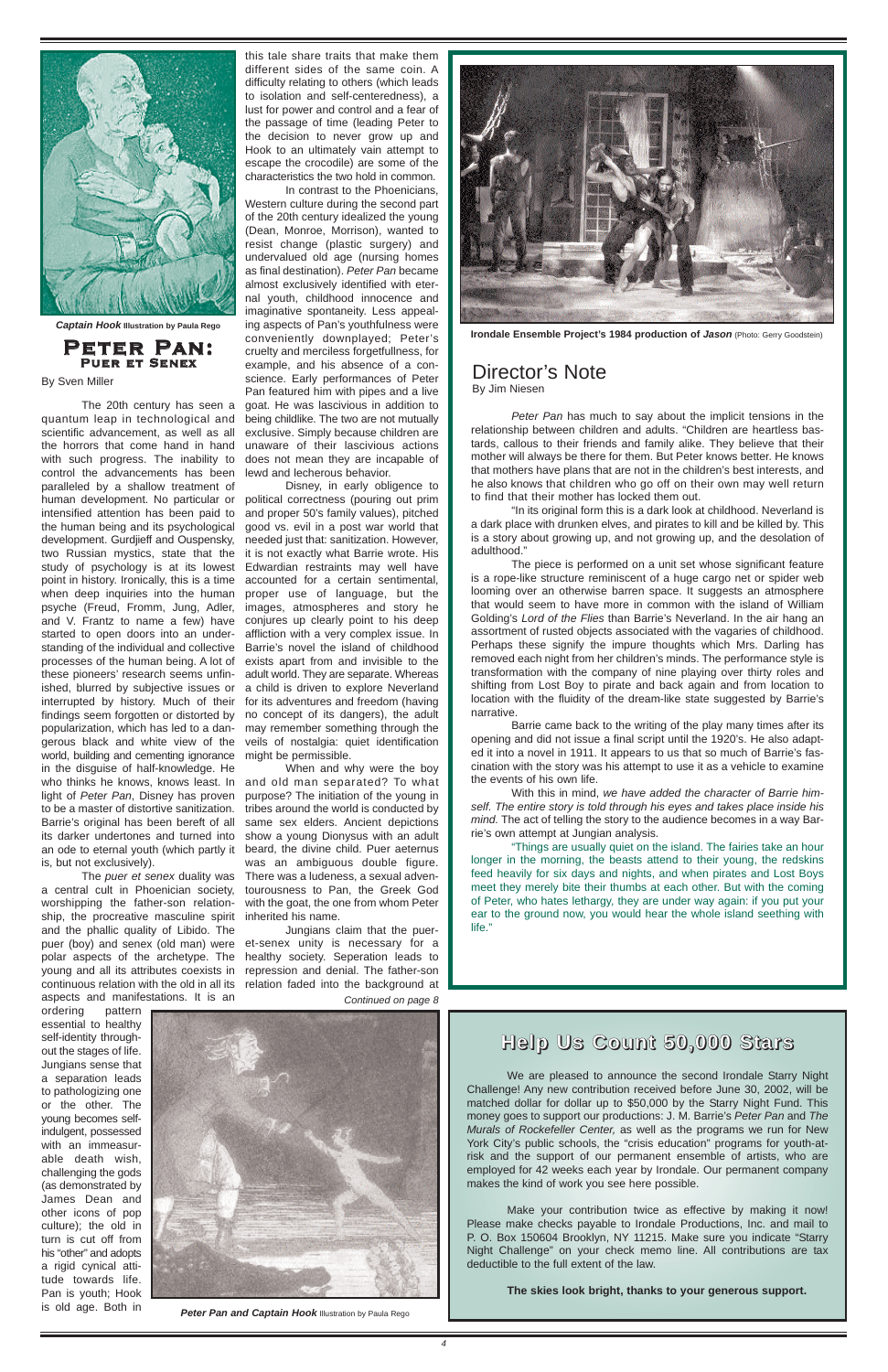Text by Jack Lush Illustrations by Josh Bacher

Everyone knows of Peter Pan's adventures and heroics. The eternal boy laughs with the stars, lives with the fairies in Neverland, flies on the wind's back and kills pirates for fun. But is he the hero of our story? In looking for the hero in Peter Pan from the perspective of Joseph Cambell's The Hero with a Thousand Faces, there is only one answer, and everyone knows it's Wendy.

Wendy!? The hero? Odds, bobs, hammer and tongs! Preposterous! But before we jump to conclusions, let us follow her oddessy and compare it to Cambell's structure of the hero's journey. Granted, it is greatly condensed and abridged, but it does have some lovely illustrations.

First: Departure. Wendy answers the call to adventure. Peter (as the herald. Although it must be said that Peter plays many functions in our myth. According to Cambell the figure of the herald appears "in the psyche that is ripe for transformation.") lures Wendy to Neverland. He entices her with the promise that she will be a needed mother – one who tells stories and tucks in her children. She also is entranced by his promise of mermaids.

As they take flight, they cross the threshold into the "regions of the unknown." Neverland is this place, a place of fantastic mystery and untold danger. "The Arcadian god Pan is the best known classical example of this dangerous presence dwelling just beyond the protected zone of the village boundary." Away from the safety of her home and parental support, Wendy enters Neverland, where Peter Pan is captain.

**The Call to Adventure Neverland:**

**The Region of the Unknown**

**"If only I could go with you."**

#### **Inventing Wonderland** continued from page 1





**Wendy is shot.** 

**"Perhaps she is just frightened of being dead."**



**The Belly of the Whale "Die like English Gentlemen!" The Return**





a friend no less, and lies seemingly dead. She would have died if it hadn't been for the supernatural aid she received from Peter before she set out on her journey, a kiss in the form of an acorn that saves her life.

In 1908, Kenneth Grahame published The Wind in the Willows. He wrote the book for his only son while working as a secretary at the Bank of England. The major theme of the story is the struggle between the noisy, common way of life and the quiet and genteel. The main tale tells how Toad's up. Stories that Barrie's mother used to Christopher Robin and his animal

Wendy is then taken to the home underground, symbolically representing the belly of the whale. Our hero, seemingly dead, is reborn here. The whale's belly has always represented a "sphere of rebirth", and it is here in the home underground where Wendy begins her transformation into the heroic and ideal Edwardian mother.

Although Neverland, a land of youthful joy, appears secure and safe, the unknown regions always contain danger. Wendy is shot down with an arrow, by her stories and her family.

Second: Initiation. In most hero myths, after the initiate has crossed the threshold into the unknown region and been reborn in some fashion, there begins a series of trials and tests. "When he arrives at the nadir of the mythological round, he undergoes a supreme ordeal and gains his reward." For Wendy this supreme ordeal comes when she is asked by Hook if she has any last words for her children (the Lost Boys who are about to die). She commands them "to die like English gentlemen." In this statement Wendy embodies the heroic qualities of the perfect Edwardian mother. Seen from the perspective of turn-of-the-century British culture, Wendy is now the mother/hero.

Third: Return. When the hero returns from the unknown region, he or she brings back a world-restoring boon, be it fire or knowledge or some other elixir that will help the world. Wendy returns from Neverland with life. She brings the Lost Boys back into the realm of existence. She also brings back a knowledge of Neverland and, therefore, a knowledge of youth (which is both a blessing and curse). As Wendy grows older she is able to tell the stories of Neverland and Peter to her daughter, Jane. Most grown-ups forget Neverland, but not Wendy. Peter calls upon her to come for spring cleaning, but takes Jane instead. Wendy is never allowed to go back, for she doesn't know how to fly. But she has



## **Everyone knows...**

knowledge of geography, moral poems obsession with motor cars leads him to which she had to memorize, and the fact that she frequently becomes frightened and lonely enough to burst into tears.

Carroll was a mathematician and logician who was obsessed with puzzles and logic games. He created the story on the spur of the moment for a 10-year-old girl named Alice Liddell and later published the book in 1865.

imprisonment from which he escapes into the Wild Woods and, with the help of his companions, regains Toad Hall from Untermenschen Stoats. The book reflects the author's unhappiness with his own life.

In 1911, J.M. Barrie published Peter Pan or The Boy Who Wouldn't Grow Up. The story is a reflection of Barrie's life. When Barrie was six, his 13-year-old brother passed away from a head injury. The accident was emotionally paralyzing for Barrie's mother and she never recovered from it, which deeply affected Barrie. He felt that death would leave his brother a child forever; that he would never grow

"motherless" siblings were direct inspiration for Wendy and the Lost Boys. The name Wendy was created by Barrie from his own personal experience. W.E. Henley's little girl Margaret had called Barrie her "fwendy". Margaret died at age three, and Barrie,

heart broken, re-christened her "Wendy". Henley was the model for many purposes: to help young readers Hook (as well as the model for another classic pirate hero, Robert Louis Stevenson's Long John Silver).

tell him about having to help raise her friends in the forest called the Hundred Acre Wood. The boy is the only human being in the adventures and serves as the kindly master of the animals. Milne stated that he did not intend the Pooh stories to be "children's stories", but stories for the child in all of us.

A. A. Milne wrote the story of Winnie the Pooh in 1926. He based the characters on his young son's stuffed animals. The stories describe the adventures of a boy named

Children's literature serves to understand and empathize, to develop moral reasoning, to stimulate imagination and to inspire. For the mature reader, it may serve as simple enjoyment. Children's literature is not merely stories for children but as A. A. Milne stated: "stories for the child in us."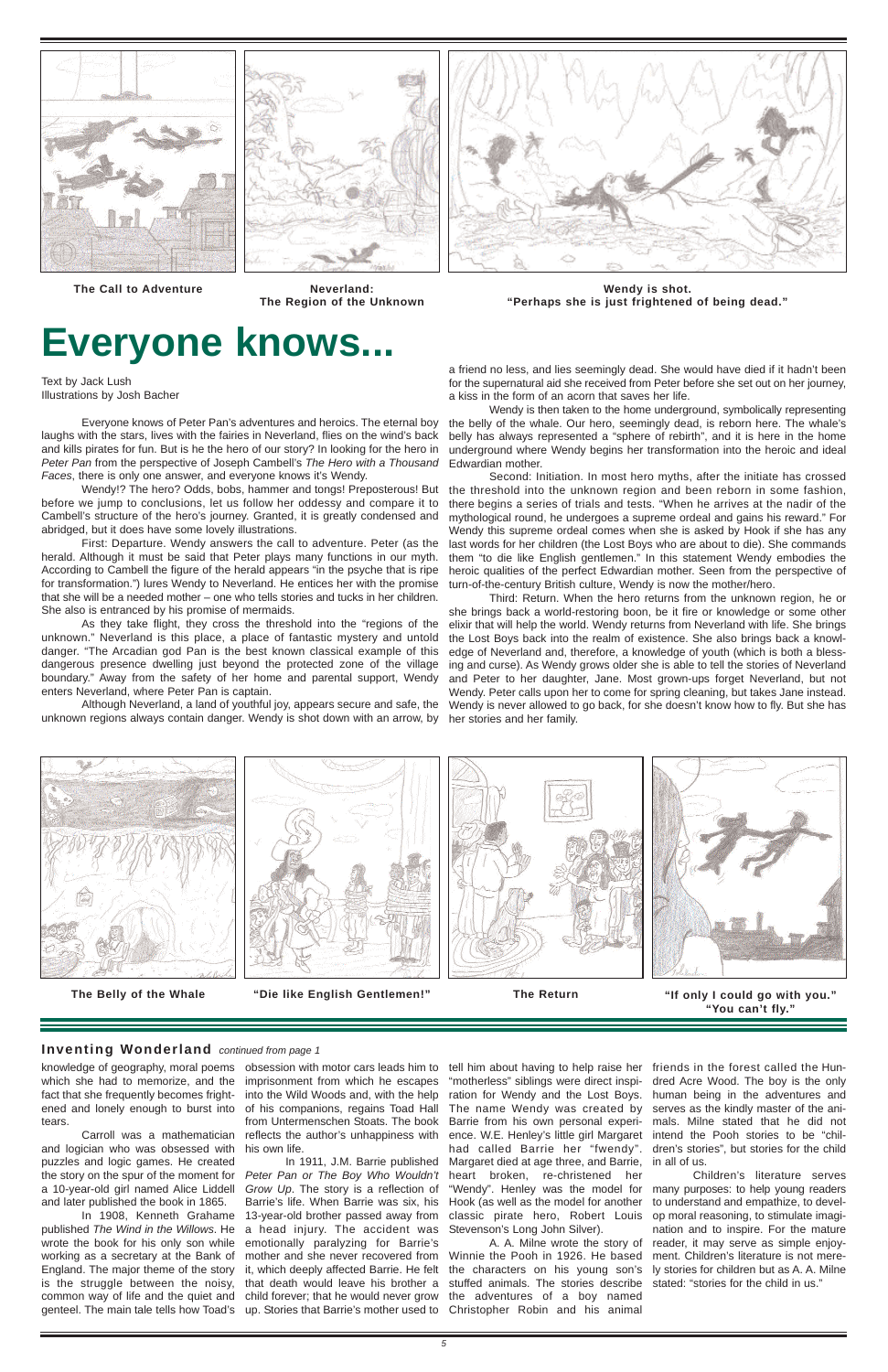# THE HEARTLESS (HILD

By Rezeile Caravaca

When I first read the ending to the play Peter Pan, it surprised me. James Barrie decided to end the play with the following statement about children: "When Margaret grows up she will have a daughter, who is to be Peter's mother in turn; and thus it will go on, as long as children are gay and innocent and heartless." I thought to myself, "Okay, he got the innocent and gay part right ...but heartless?" Further dren is not found only in the play Peter research was necessary.

Why does James Barrie say children are heartless? If we take a closer look at Wendy's reasons for leaving her home, we can find two. First, she wants to see the mermaids. Second, she wants to be with Peter and play the role of Mother. Neither of her reasons, according to the text, have to do with her father's cruel joke

on Nana. John and Michael are concerned with killing pirates. Only once does Wendy think about her mother, but within a few minutes her thoughts are diverted to the mermaids. In a Fireblade Book Review, Jerry Stratton comments on Peter Pan: "Children are heartless bastards, callous of their friends and family alike. They believe that their mother will always be there for them."

In an essay entitled Tragedy as Child's Play, Lance Morrow talks about this "fantasy culture". He states that it is part of childhood to "enter into parallel universes of 'play' that may be sinister and may become more captivating the more they stimulate reality." This brings us back to Peter Pan. When Wendy, John, and Michael return, they find their father living in a kennel. The children are disappointed because "he is not so big as the pirate" Michael killed. (Incidentally, this dark scene from the original play is cut from the happier Disney film version.) Mr. Lance Morrow hits the nail right on the head when he states the following:

Yet the heartlessness of chil-Pan. One need only walk out the front door and watch children playing to discover this phenomenon for oneself. Better yet, travel back into one's own childhood and discover one's own heartlessness. Children may place an object in the middle of the road and watch from behind the bushes while a car swerves in order to avoid the foreign object. Does a child think about

the possibility that the car might swerve out of the road injuring the driver? What of children using a magnifying glass to burn ants? It is all fun and play.

"First of all, play is not necessarily innocent, nor is childhood. The innocence of children is an adult myth. The reality is children's extreme vulnerability; their storms of anger and irrationality and their dramatically imaginative lives, which conjure monsters and heroes and set them in motion. Those imaginations sometimes indulge crazy fantasies of revenge and annihilating indication. The vulnerability, anger and extreme fantasies of children have been a constant over the centuries."

for pulling out your tooth yourself, and so on, and either these are part of the island (Neverland) or they are another map showing through, and it is all rather confusing, especially as nothing will stand still."

Sound familiar? Let me take you back to the beginning of James Barrie's novel and his description of a child's mind. He describes it as the following: "Draw a map of a child's mind, which is not only confused, but keeps going round all the time. There are zigzag lines on it, just like your temperature on a card, and these are probably roads in the island, for the Neverland is always more or less an island, with astonishing splashes of colour here and there, and coral reefs and rakishlooking craft in the offing, and savages and lonely lairs, and gnomes who are mostly tailors, and caves through which a river runs, and a princess with six elder brothers, and a hut fast going to decay, and one very small old lady with a hooked nose. It would be an easy map if that were all, but there is also first day at school, religion, fathers, the round pond, needle-work, murders, hangings, verbs that take the dative, chocolate pudding day, getting into braces, say ninety-nine, three-pence



Adele Steiner Jerry Bilton Rita Long William Stowe

Brian Johnston Martin B. Davis Carol and Merle Gile Caroline Thomas Judi Bendewald Vera Aryeh Judy Segal Julie Coulter Greg McCaslin The Monterey Fund Will Knapp Diana Feldman Pfizer Corp. Suzanne Ehly Ted Kazanoff Anonymous Chuck Noell David Wolitzky Lillian Brady Terry Baker Pheroze Wadia Enact, Inc.

Elin Diamond Ellie Groetzinger Emily Niesen Lisa Walker

Caroline Thomas R. Mcmahon Dorian and Sara Poole Jon Groetzinger Peggy Myers Goethe Institute Christopher Dain Morton Glickman Anne Delaney Bart Levine Janet Morrison Florence Wheeler Mladen Kiselov Paula Freedman Robert Zuckerman Ethel Keshner Gretchen Morris Hilda Baumol Howard Pflanzer Alan and Jackie Roland Barbara Mackenzie-Wood Louis Proyect

Malcolm and Dottie Knapp Marietta and Sherwood Fry Eugene Morganthou Marilyn Rothenberg Burton and Sandra Freeman Mr. and Mrs. Marvin Carlson Paul Gottlieb and Barbara Rosenberg Roy and Nancy Thorton Sue Jenney and Frank Baier Steven and Diane Jacobson Tim and Babs Carryer Barbara Hauben Ross Michalann Hobson Joseph and Marilyn Scherzer Mark and Diane Wladis Wallace B. Knapp Tonachel & Lewis, PC The Starry Night Fund Paul and Barbara Schwarz Sidney and Sheila Bloom Steve and Anne Marie Gold Leon and Florence Perahia Karl and Roberta Budmen Kathryn Grant & Ed Sertrakian Margaret Ann Metzger Leon and Nancy Golub

Nancy and David Giffey Kurt and Erika Weihs Al and Muriel Perle Hani and Jerome Light Mr. and Mrs. Edgar Braunstein Jennifer and Tom Schumacher New York State Council on the Arts The Art Development Committee Fund Sonnet Takahisa and Hollis Headrick The Ken and Nina Rothchild Foundation Richard and Maryetta Sachs The Laurie Tisch Sussman Foundation Jimena Martinez and Michael Hirschorn National Endowment for the Arts Andy Lewis and Lizbeth Andresen Phil and Lynn Lilienthal The New York City Center for Arts Education (The Annenberg Foundation) Rory and Jill Greiss Mr. and Mrs. Bill Britten Bernard and Judy Robinson New York City Department of Cultural Affairs The Soledad Company The David Bellin Foundation Mr. and Mrs. Peter Bloom The New York Times Company Foundation

#### **Thanks to everyone who made last year such a success.**

Your support makes our education programs possible. We look forward to your continued support.

Who is to blame for a child's inability to empathize or feel? In another article entitled A Chilling Crime and a Question, What's in a Child's Mind?, Susan Sazchs quotes Dr. Robert Coles, a child psychiatrist: "In the absence of that kind of psychological life – I mean the lack of controls to deal with the impulse of their lives, the lack of an operative consciousness – I can only throw my hands up." The reality has to set in some time. A child is unable to empathize at an early age. Even Sigmund Freud theorized that the superego or conscience does not develop until a child is four or five. Therefore, while James Barrie's statement has validity and truth to it, does he mean it to be harsh? Heartless connotes the lack of feeling. Developing empathy for others is a growth process we all go through as children. The development of a conscience and different levels of empathy change throughout a human's life. Perhaps Barrie is right – children are, in many ways, heartless.



**A six-year-old Michael Davie at play as Peter Pan**

**Michael Davie**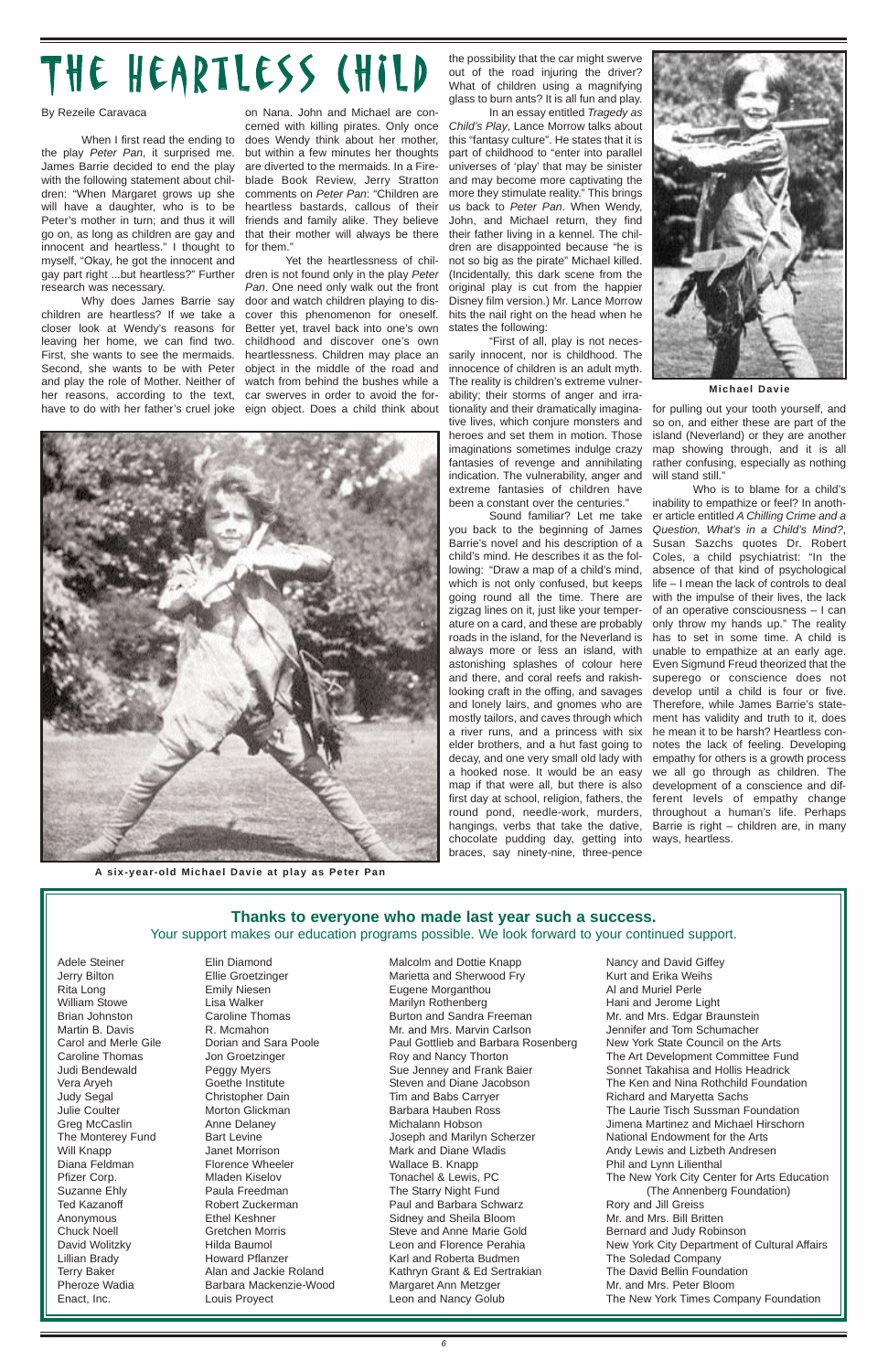## NETWORK OF ENSEMBLE THEATERS: Report on the Gathering in Maine

#### By Gerard Stropnicky Bloomsburg Theatre Ensemble Reprinted with permission from the Network of Ensemble Theatres e-newsletter.

The third national Network of Ensemble Theaters Conference was held at Camp Winnebago in Fayette, Maine, from August 27 through September 2, 2001, graciously hosted by the Irondale Ensemble Project of New York, and funded through a Consortium Grant from the National Endowment for the Arts. On the shores of Echo Lake in the quiet woods of Maine, amid loon calls and rumors of meandering moose, games of softball and volleyball, adventures in sunfish sailing and kayaking, warm days, cool evenings and a rising morning mist on the lake, 60 theatre artists representing 18 ensemble theatres met and played, talked and performed, and in the end, determined to officially formalize the Network of Ensemble Theaters (NET). From an idea hatched more than a decade ago, this gathering of artists dedicated to making work through ensemble process has at last come to see itself as a movement.

What emerged was a real organization with a realistic agenda. Those gathered decided to file Articles of Incorporation for NET, to transform it into a membership organization with a to-be-determined dues structure, to enhance the existing listserv and web site (ensembletheaters.net), to publish an electronic newsletter (you are reading it!), to explore touring and festival opportunities, and to gather again, somewhere in the United States sometime in the next 18 months. NET will move toward hiring a part-time administrator to advance this agenda. Already in the works by NET are a Bibliography of Ensemble Studies, and an Ensemble Video Library. Efforts to identify and invite other ensembles, especially ensembles of color, are ongoing. Perhaps most exciting are two upcoming books that focus on American ensembles, both being edited or written by Ferdinand Lewis of Los Angeles. The first, projected to be

ensemble process. NET also named

the current Steering Committee as its founding Board of Trustees. The "NET Steers" are chair: Terry Greiss (Irondale, New York), and members: Eric Bass (Sandglass Theater, Vermont); Bob Leonard (Community Arts Network and Virginia Tech, Blacksburg, VA); Katherine Noon (Ghost Road Theatre, Los Angeles); Linda Parris-Bailey (Carpetbag Theater, Knoxville ,TN); Helen Stolzfus (A Traveling Jewish Theatre, San Francisco), Jerry Stropnicky (Bloomsburg Theatre Ensemble, Bloomsburg PA); and Sandy Timmerman (Q-Staff, Albu-

querque NM).

published by TCG Publications next Schirle of Dell'Arte Theatre Company. summer, is an anthology of ensemble plays called Ensemble Works; the asyet-untitled second book will look into Angst Ensemble (San Francisco);

It was determined that any company that had sent representatives to any past NET conference will be invited to become founding members of this new formal organization. This total list includes more than 70 American ensembles, veteran and new, big and small, in cities and rural towns, creating a wide variety of work. In the rush of the post-conference buzz, no one should expect incorporation to happen immediately: all of these efforts will take time and considered investigation. What NET has now is a mandate and a map that will allow it to go forward.

Participants at the gathering

included representatives from the



The week-long "Gathering in Maine" featured workshops in Physical Theatre led by Q-Staff and NaCL, a look inside the work of A Traveling Jewish Theatre, and Theater Grottesco, as well as inspiring performances by Irondale, Irondale Ensemble of Halifax, Nova Scotia, Strike Anywhere, NaCL, and Joan wide, Irondale expressed a hope that

A Traveling Jewish Theatre (San Francisco); Bloomsburg Theatre Ensemble (Bloomsburg, PA); Carpetbag Theater Co. (Knoxville, TN); Community Arts Network (Blacksburg, VA); Cornerstone Theatre Company (Los Angeles); Dell'Arte Theatre Company (Blue Lake, CA); Hartbeat Ensemble (Hartford, CT); Irondale Ensemble Project (New York); Irondale Ensemble of Halifax, Nova Scotia (Canada); NaCL Theatre (New York); Q-Staff (Albuquerque, NM); Sandglass Theatre (VT); San Francisco Mime Troupe; Strike Anywhere (New York); Theater Grottesco (Sante Fe, NM); Touchstone Theater (Bethlehem, PA); much to offer the rest of the world. and Woman's Will (San Francisco).

For the past 15 years, Irondale and its Canadian sister company (Irondale Ensemble of Halifax, Nova Scotia) have retired to Camp Winnebago for a two-week creative retreat. In their invitation to ensemble artists nation-

the place might provide the proper contemplative setting for the difficult decisions that lay ahead. The rural atmosphere of the Maine 2001 conference evoked the summer camp retreats where the Group Theatre of Harold Clurman, Cheryl Crawford, Clifford Odets, Bobby Lewis, Franchot Tone, Lee Strassberg, et al., would spend warm and productive weeks in the 1930s. For students of the distinguished history of ensemble work in the United States, it was the right place to be.

The NET came to its conclusions through the use of Open Space Technology, masterfully facilitated by Jeff Aiken of Berkeley, California. Jeff began his relationship with NET in San Francisco last year, and the Open Space model has proved a perfect fit for ensemble artists accustomed to consensus decision making. Jeff<sup>1</sup>s gentle, resolute, and just slightly goofy demeanor manages to keep the focus on the issues, not the process. Individuals coming to camp included clown Adam Gertsacov, writer Ferdinand Lewis, and Avner Eisenberg, aka "Avner the Eccentric" who led the entire gathering in a creative workshop, and opened an investigation into what it is like to develop the same wonderful piece for thirty years.

a party, he was captivated by a woman that he could not have. He went on to photos of the Davies boys as they named Sylvia Llewelyn Davies, the immortalize the Davies family in his applied their playwriting/fantasy Davies put an even greater strain on Davies boys). Even Nana the maid/dog in light of their own inability to start a Mary, who intensely disliked Barrie and them amused and, just as importantly – the boys in particular. Barrie published to keep them interested and connected a book entitled The Boy Castaways of to him. They seemed to be the family Blacklake Island which included actual was a combination of his beloved canine Porthos and the Davies' nurse mistrusted his ultimate motives in regards to the family as a whole and abilities. It was also during this period that Barrie completed his creation of Peter by transforming him to Peter Pan – half boy, half bird, named after Pan the Greek god of shepherds and the forest. Represented with the head, chest, and arms of a human and the legs, ears and horns of a goat, Pan stands for unharnessed, instinctual sexuality, and lives in the natural, unordered world. Peter Pan was Barrie's attempt to reconnect with the free, spontaneous, uninhibited child that had left him long ago. Peter Pan came to the stage March 4, 1904 at 8:30pm. Under the direction of well-known Irish director Don Bonicult, the play spun a magical spell over it's opening-night audience and went on to be a resounding success.

The "campers" left Maine fueled by the fun of a traditional Lobster Bake, slightly pungent with campfire memories, and with a deserved sense of accomplishment. By gathering, we grow in strength and knowledge. We begin to understand ourselves a participants in a movement, an ensemble movement that shares a kind of alternative operating system in the world theatre. We have

**Irondale interns Dan and Josh Bacher in Maine.**

To find out more about the Network of Ensemble Theaters or member theaters visit the website at www.ensembletheaters.net.

Both series feature the lives and daily comings and goings of the colorful characters inhabiting their respective towns. He had found a certain standing in the literary community and with this new standing he turned to his first desire –playwriting.

The printing press is either the greatest blessing or the greatest curse of modern times – sometimes one forgets which it is.

Barrie enjoyed one success after another including works such as Better Dead, My Lady Nicotine, What Every Woman Knows and, his first stage success, Ibsen's Ghost – a parody of Hedda Gabler. He even received favorable reviews from author (and rival) Henry James. In 1894, he married actress Mary Ansell, whom he met while she was performing in his play Walker, London. Their marriage was not a happy one. Their inability to have children (it's unclear as to with whom the medical malady lay) placed an unmanagable strain on their relationship. It eventually reached the point where the only thing they could agree on was their mutual love for their Irish setter, Porthos (who would later influence the character of Nana in Peter Pan).

#### Life is a long lesson in humility.

By 1897, Barrie had established himself as a world-renowned playwright with the success of his play The Little Minister. The play broke all of the Broadway records of the time. It was during this artistically and commercially rich time in his life that, while attending daughter of playwright George Du Maurier, an acquaintance of Barrie's. As they got to know each other that night, it became clear that they had a rather interesting connection: her son George was one of a small group children that Barrie had befriended through his storytelling during his afternoons in Kensington Park. After informing Mrs. Davies that her little Georgie had influenced one of the characters in The Little Minister, she invited him to her home. This was the beginning of a long relationship with the Davies family, as well as the beginning of Peter Pan. Barrie became enmeshed with the day-to-day life of the Davies family, spending increasing amounts of time with them  $-$  especially "the 5" boys  $-$ George, Michael, Peter, Jack and Nico.

his marriage. His wife was deeply disturbed at Barrie's behavior, especially family. Barrie spent every afternoon with the boys spinning tales to keep

book The Little White Bird.

His ingratiation into the life of the Gardens afternoon adventures of the Barrie's combination of Neverland and It was during this time that Barrie started to develop the literary theme of a "lost childhood". The Davies boys took him back to a time when he also had been bold and carefree. This, along with the memory of his mother's idea that her deceased son David would have "an eternal childhood" since he would never grow old, came together in Barrie's artistic consciousness to produce the character of Peter – the boy who would never grow old. As time went on, Barrie developed the world of Neverland (based on a vacation island he shared with the Davies family in the summer of 1901), Mrs. Darling (Sylvia Davies), Mr. Darling (Arthur Davies), and the pirates and lost boys (courtesy of the many Kensington

#### **Roses in December** continued from page 1

Continued on page 8